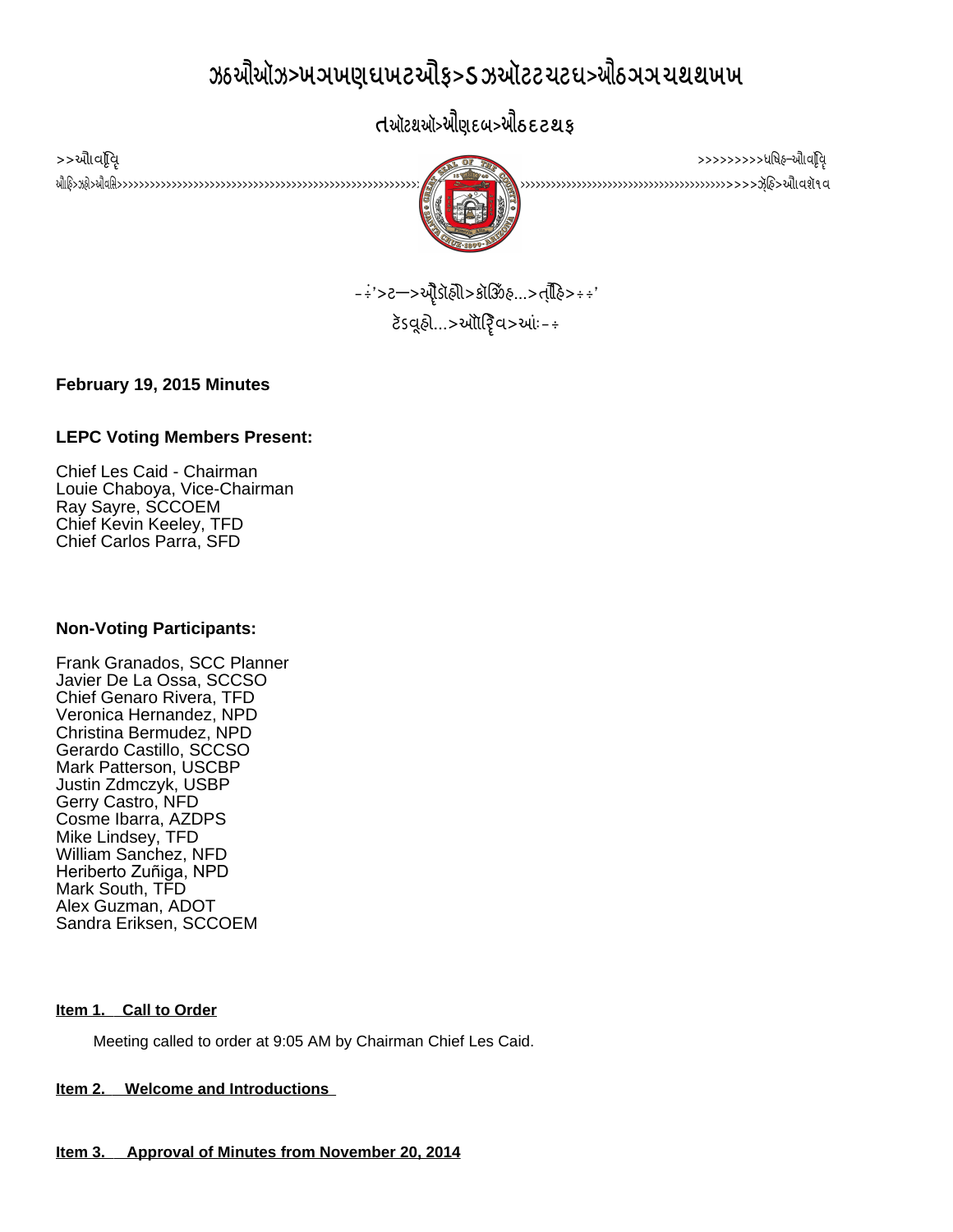- Chief Genaro Rivera motioned to approve minutes
- Ray Sayre seconded the motion. Motion carried.

#### **Item 4. New Business**

- **a. EPA News Release/Delta Western upgrades facility to comply with federal oil prevention laws – Chief Caid**
	- Went over the news article indicating that it was a notice that the EPA and the inspections are going to be coming out and fines for those agencies that are not in compliance with the EPA. Went over the reason for the Tier II reporting, and stated that he thinks it's an important component for our community to understand. Requested Ray to do a press release through the OEM on the new regulations, and how important it is through the LEPC. Ray indicated it would be posted in the SCC website. **[NOTE: Already posted on LEPC page]**
	- Stated we are up for our by-laws review for our next meeting, and will looking at other individuals to fill the chair and vice-chair roles. Elections will be held and to think about what roles they would like to play in the LEPC. Indicated that another component is to get more businesses involved.

#### **b. LEPC Plan Update and Review – Ray Sayre**

- Reported that the AZ Emergency response Commission generated a crosswalk/review of our LEPC Plan adopted in January 2014.
- Went over the changes he had done, and indicated that those who have the manual would receive the changes to remove and replace the pages. Requested a vote to adopt the changes.
	- ❖ Chief Keeley made a motion to adopt.<br>❖ Chief Sanchez seconded the motion I
	- Chief Sanchez seconded the motion. Motion passed.
- Louie Chaboya explained what it takes to develop the plan and how the community needs to be involved, as it was in the past. Therefore he requested that for the next meeting committees should be develop to assist with the ESFs. **[NOTE: Updated LEPC plan is now posted on County website- redacted form of manual without contact information]**

#### **c. Tier II Reports Received – Ray Sayre**

- Reported that Tier II reporting is in the AZSERC system. Explained how to be able to see the reports. Encouraged all emergency responders to get into the AZSERC site and see what changes are posted for this year for the Haz Mat Tier II reporting from each facility.
- Announced that EPA is trying to get the maquiladoras on some sort of Tier II reporting system.

#### **d. Appointment of Frank Granados to LEPC Membership – Ray Sayre**

- Advised the group that an application from Frank Granados was received to become a voting member of the LEPC representing the Community Group Sector.
- Chief Keeley made the motion for approval.
- Ray Sayre seconded the motion.
- **Motion passed.**

#### e. **Nogales Bike Classic – Chief Caid**

- Announced the Nogales Bike Classic will take place on March 28, 2015.
- There will be a 31, 51 and 114 mile ride.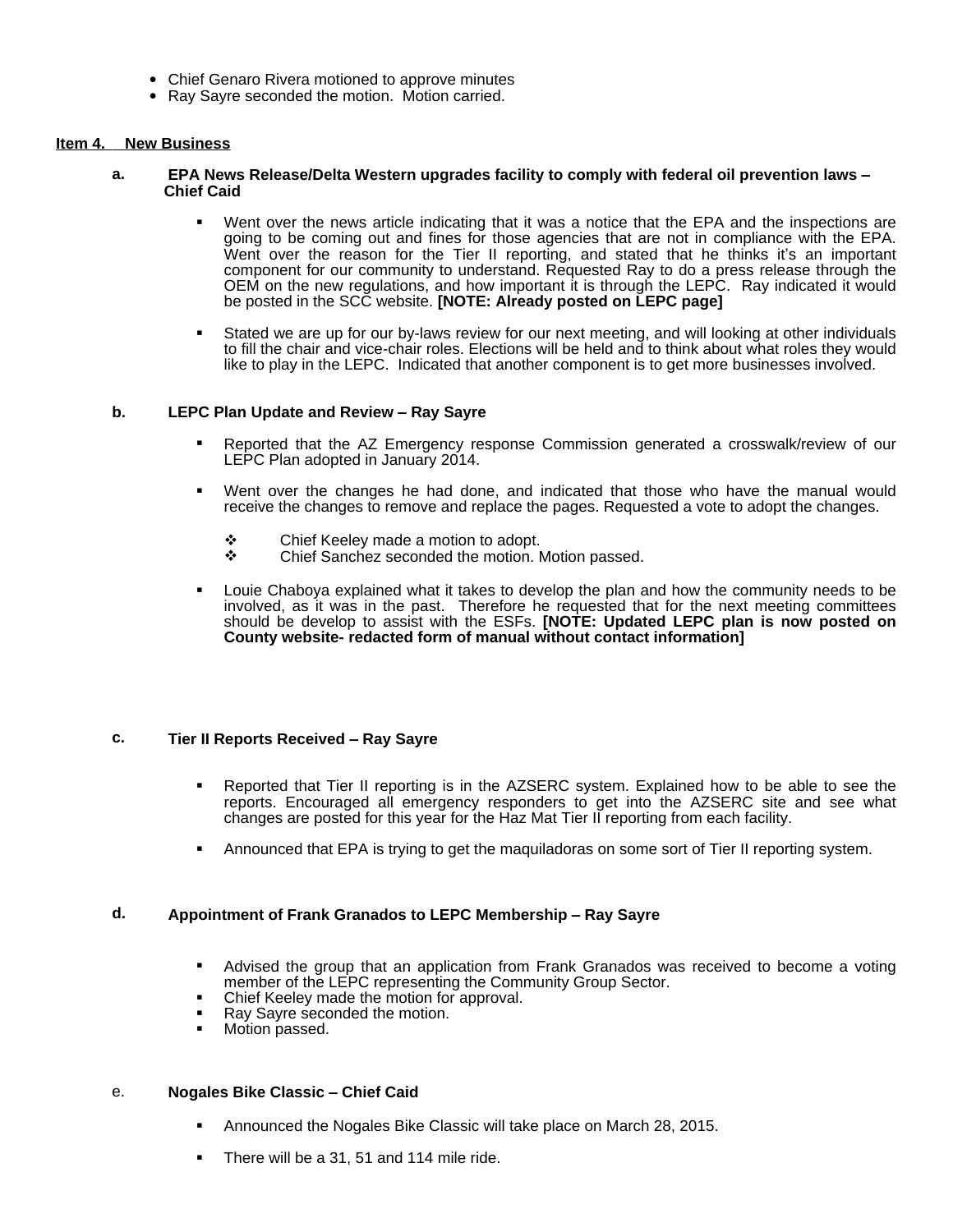- The event will start from Nogales High School.
- A meeting will be held after the LEPC meeting for more information.

#### **f. Emergency Manager Update – Ray Sayre**

- Draft Award
	- Have received the award letter from the AZ Emergency Response Commission in the amount of \$1,500.00
- Nogales Wash Emergency Repair
	- Gave a detailed report on the Nogales Wash and IOI repairs that are currently going on.
- ICS 300
	- Will request an ICS 300 class principally for the schools around mid-April before the Full Scale Exercise. Have requested a budget for 4 ICS 300 and 400 classes for next year.
- **Mentioned that on March 18th there will be WebEOC training in Bisbee. Contact him if anyone is** interested in going.
- Reported that the Active Shooter Full Scale Exercise series is still continuing on to include the Tabletop Exercise, Seminar, After Action Report and Improvement Plan.
- Announced, and invited everyone to the Volunteer Expo to be held at the County Complex on Wednesday, February 25<sup>th</sup>. The Red Cross and the Office of Emergency Management is sponsoring this event. Explained this is a Nogales High School Senior student Exhibition to increase voluntarism in the county.
- Informed the group that the AZ Department of Education contacted him and advised him they have funds to do multi-hazard planning for schools. Will have a conference with them next week.

#### **Item 5. Old Business**

#### **a. SCC Planner Update – Frank Granados**

- **Informed the group that 2 months ago at the Pima County Regional HazMat meeting, Damien** Guy, HazMat Specialist for Union Pacific Railroad offered a railcar class. The class will be coming to Santa Cruz County. He explained all that will be offered and stated it's a 5 day class geared towards HazMat techs, but invited law enforcement to go and check it out. It will be held May 11- 15. More information will be coming out.
- Advised the group that they had the first HazMat training at Nogales Fire. The training will be offered to Tubac and Rio Rico so that the whole county gets it. Will have the training annually.
- **Gave a report on the SHSGP funding.**
- **EXE** Reported that we are still in the running for a tank car class through ADOT for the techs and first responders.
- **Informed the group that the bridge on the Old Tucson Rd. is scheduled to have asphalt put down** on March 3rd through the 13th. Due to this, the bike event route may have to be changed.

#### **b. Communications Update – Ray Sayre**

- Gave a lengthy and detailed report on the status of the AZ Interoperability Radio System (AIRS).
- Chief Keeley gave an update on the Helicopter Subcommittee.

#### **Item 6. Call to the Public**